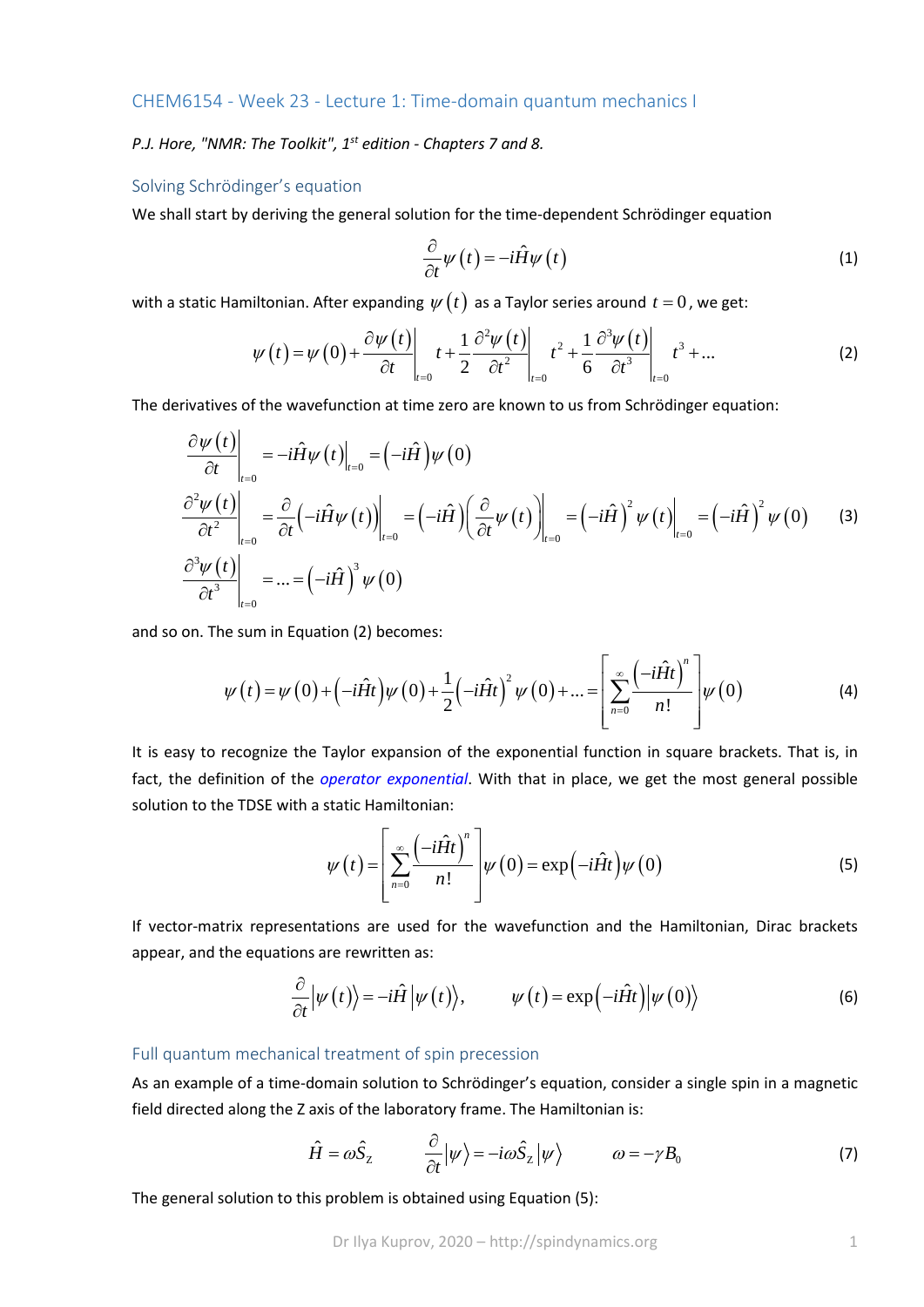$$
\exp(-i\omega \hat{S}_Z t) = \sum_{n=0}^{\infty} \frac{(-i\omega t)^n}{n!} \hat{S}_Z^n = \sum_{n=0}^{\infty} \frac{(-i\omega t)^n}{n!} \begin{pmatrix} (1/2)^n & 0\\ 0 & (-1/2)^n \end{pmatrix} = \begin{pmatrix} e^{-i\omega t/2} & 0\\ 0 & e^{i\omega t/2} \end{pmatrix}
$$
(8)

and therefore

$$
|\psi(t)\rangle = \begin{pmatrix} e^{-i\omega t/2} & 0\\ 0 & e^{i\omega t/2} \end{pmatrix} |\psi(0)\rangle
$$
 (9)

If the initial direction of the spin is along the Z axis,

$$
\left|\psi(0)\right\rangle = \left|\alpha\right\rangle = \begin{pmatrix} 1 \\ 0 \end{pmatrix} \implies \left|\psi(t)\right\rangle = \begin{pmatrix} e^{-i\omega t/2} & 0 \\ 0 & e^{i\omega t/2} \end{pmatrix} \begin{pmatrix} 1 \\ 0 \end{pmatrix} = \begin{pmatrix} e^{-i\omega t/2} \\ 0 \end{pmatrix}
$$
(10)

and the time dependence of the three projections of our spin is:

$$
\langle S_{\mathbf{x}}(t) \rangle = \begin{pmatrix} e^{i\omega t/2} & 0 \end{pmatrix} \begin{pmatrix} 0 & 1/2 \\ 1/2 & 0 \end{pmatrix} \begin{pmatrix} e^{-i\omega t/2} \\ 0 \end{pmatrix} = 0
$$
  

$$
\langle S_{\mathbf{x}}(t) \rangle = \begin{pmatrix} e^{i\omega t/2} & 0 \end{pmatrix} \begin{pmatrix} 0 & -i/2 \\ i/2 & 0 \end{pmatrix} \begin{pmatrix} e^{-i\omega t/2} \\ 0 \end{pmatrix} = 0
$$
  

$$
\langle S_{\mathbf{z}}(t) \rangle = \begin{pmatrix} e^{i\omega t/2} & 0 \end{pmatrix} \begin{pmatrix} 1/2 & 0 \\ 0 & -1/2 \end{pmatrix} \begin{pmatrix} e^{-i\omega t/2} \\ 0 \end{pmatrix} = 1/2
$$
 (11)

So the magnetization stays on the Z axis. If the initial state is along the X axis:

$$
\left|\psi(0)\right\rangle = \frac{1}{\sqrt{2}}\begin{pmatrix}1 & 1\end{pmatrix}^{\mathrm{T}}, \quad \left\langle\psi(0)\right|\hat{S}_{\chi}\left|\psi(0)\right\rangle = 1/2
$$
\n
$$
\left\langle\psi(0)\right|\hat{S}_{\gamma}\left|\psi(0)\right\rangle = \left\langle\psi(0)\right|\hat{S}_{\chi}\left|\psi(0)\right\rangle = 0
$$
\n(12)

then the corresponding time-dependent solution is

$$
\langle \psi(t) | \hat{S}_z | \psi(t) \rangle = 0
$$
  

$$
|\psi(t) \rangle = \frac{1}{\sqrt{2}} \begin{pmatrix} e^{-i\omega t/2} & 0 \\ 0 & e^{i\omega t/2} \end{pmatrix} \begin{pmatrix} 1 \\ 1 \end{pmatrix} = \frac{1}{\sqrt{2}} \begin{pmatrix} e^{-i\omega t/2} \\ e^{i\omega t/2} \end{pmatrix} \implies \langle \psi(t) | \hat{S}_x | \psi(t) \rangle = ... = \frac{1}{2} \cos(\omega t) \quad (13)
$$
  

$$
\langle \psi(t) | \hat{S}_x | \psi(t) \rangle = ... = -\frac{1}{2} \sin(\omega t)
$$

where the spin shows the expected circular precession in the XY plane.

## Density operator formalism

We will now build an equivalent formalism based on the dynamics of the corresponding projection operator, commonly called the *density operator*

$$
\hat{\rho}(t) = \left| \psi(t) \right\rangle \left\langle \psi(t) \right| \tag{14}
$$

It is an operator because it can act upon a wavefunction and return another wavefunction:

$$
\hat{\rho}|\varphi\rangle = |\psi\rangle\langle\psi|\varphi\rangle = a|\psi\rangle, \qquad a = \langle\psi|\varphi\rangle \qquad (15)
$$

As defined in Equation (14), it is also an idempotent operator, that is:

$$
\hat{\rho}^2 = |\psi\rangle\langle\psi|\psi\rangle\langle\psi| = |\psi\rangle\langle\psi| = \hat{\rho}
$$
\n(16)